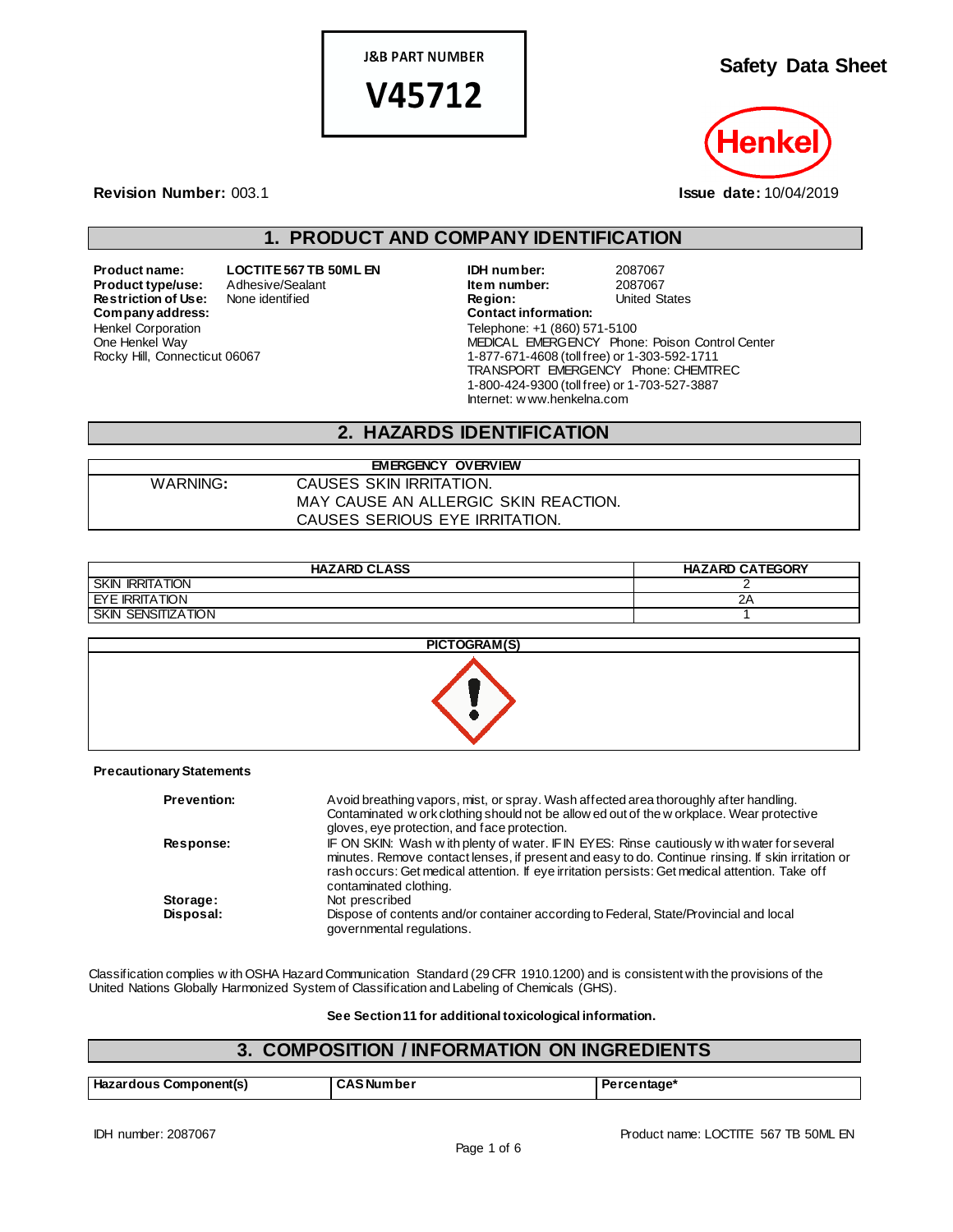| 3,3,5 Trimethylcyclohexyl methacrylate | 7779-31-9       | $10 - 30$ |
|----------------------------------------|-----------------|-----------|
| Ethene, homopolymer                    | 9002-88-4       | $5 - 10$  |
| Ethene, tetrafluoro-, homopolymer      | $9002 - 84 - 0$ | $5 - 10$  |
| Titanium dioxide                       | 13463-67-7      | $1 - 5$   |
| Silica, amorphous, fumed, crystal-free | 112945-52-5     | - 5       |
| Propane-1,2-diol                       | $57 - 55 - 6$   | $1 - 5$   |
| Cumene hydroperoxide                   | $80 - 15 - 9$   | $0.1 - 1$ |
| Cumene                                 | $98 - 82 - 8$   | $0.1 - 1$ |

\* Exact percentages may vary or are trade secret. Concentration range is provided to assist users in providing appropriate pr otections.

| <b>4. FIRST AID MEASURES</b>       |                                                                                                                                                                                                                       |  |
|------------------------------------|-----------------------------------------------------------------------------------------------------------------------------------------------------------------------------------------------------------------------|--|
| Inhalation:                        | If inhaled, immediately remove the affected person to fresh air. If not<br>breathing, give artificial respiration. If breathing is difficult, give oxygen. If<br>symptoms develop and persist, get medical attention. |  |
| Skin contact:                      | IF ON SKIN: Wash with plenty of soap and water. If skin irritation persists, call<br>a physician.                                                                                                                     |  |
| Eye contact:                       | IF IN EYES: Rinse cautiously with water for several minutes. Remove contact<br>lenses, if present and easy to do. Continue rinsing.<br>If eye irritation persists, consult a specialist.                              |  |
| Ingestion:                         | DO NOT induce vomiting unless directed to do so by medical personnel.<br>Never give anything by mouth to an unconscious person. Get medical<br>attention.                                                             |  |
| Symptoms:                          | See Section 11.                                                                                                                                                                                                       |  |
|                                    | <b>5. FIRE FIGHTING MEASURES</b>                                                                                                                                                                                      |  |
| Extinguishing media:               | Water spray (fog), foam, dry chemical or carbon dioxide.                                                                                                                                                              |  |
| Special firefighting procedures:   | Wear self-contained breathing apparatus and full protective clothing, such as<br>turn-out gear. In case of fire, keep containers cool with water spray.                                                               |  |
| Unusual fire or explosion hazards: | Uncontrolled polymerization may occur at high temperatures resulting in<br>explosions or rupture of storage containers.                                                                                               |  |
| Hazardous combustion products:     | Oxides of carbon and nitrogen, aldehydes, acids and undetermined organics.<br>Toxic fluorine compounds. Ketones.                                                                                                      |  |

### **6. ACCIDENTAL RELEASE MEASURES**

**Use personal protection recommended in Section 8, isolate the hazard area and deny entry to unnecessary and unprotected personnel.**

| Environmental precautions: | Do not allow product to enter sew er or waterways.                                                                                                                                                                                                                                                                                                                                                                                                                               |
|----------------------------|----------------------------------------------------------------------------------------------------------------------------------------------------------------------------------------------------------------------------------------------------------------------------------------------------------------------------------------------------------------------------------------------------------------------------------------------------------------------------------|
| Clean-up methods:          | Remove all sources of ignition. Evacuate and ventilate spill area; dike spill to<br>prevent entry into w ater system; w ear full protective equipment during clean-<br>up. Soak up w ith inert absorbent material (e.g. sand, silica gel, acid binder,<br>universal binder, saw dust). Scrape up as much material as possible. Store in a<br>partly filled, closed container until disposal. Refer to Section 8 "Exposure"<br>Controls / Personal Protection" prior to clean up. |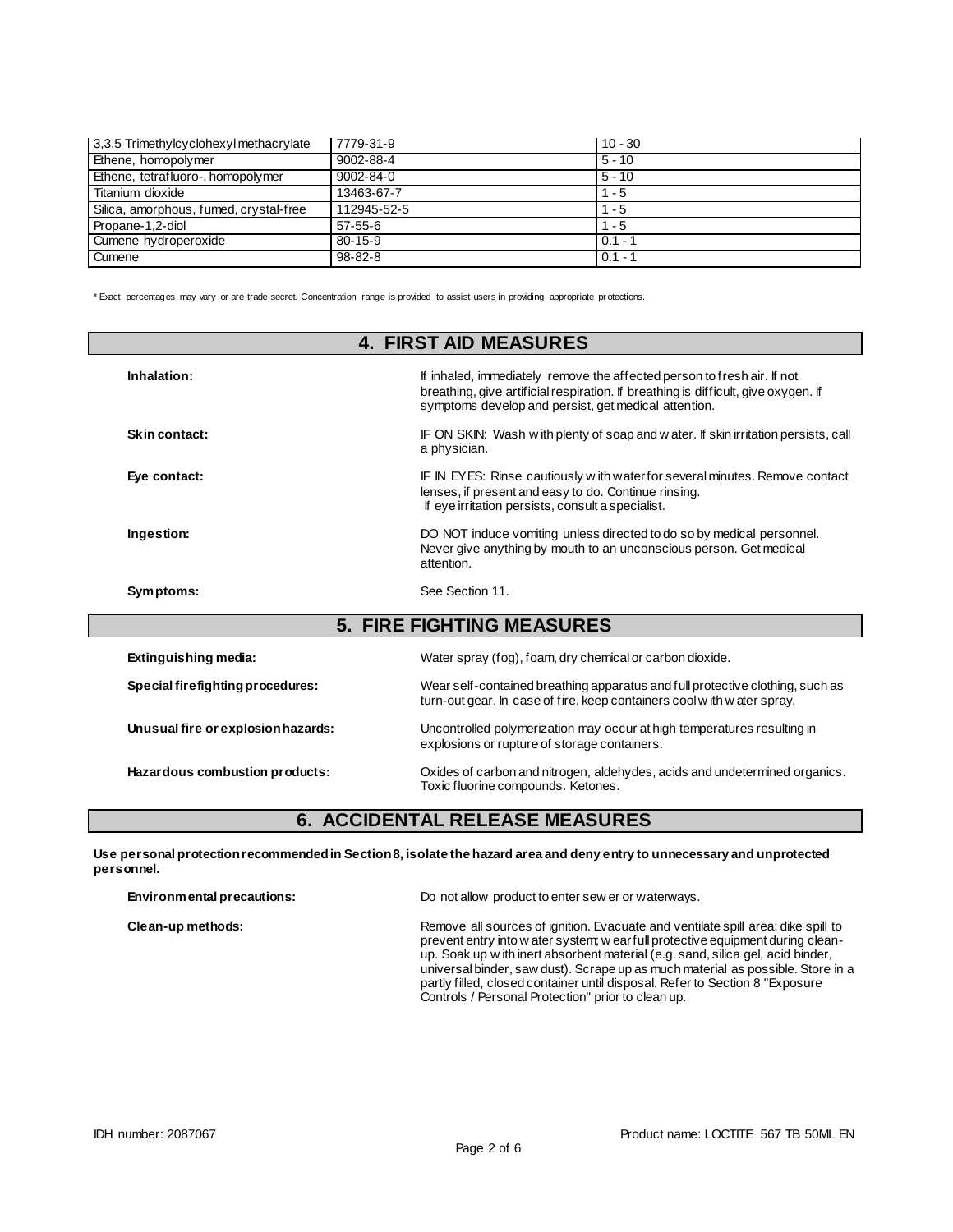# **7. HANDLING AND STORAGE**

Handling: **Handling:** Use only w ith adequate ventilation. Prevent contact w ith eyes, skin and clothing. Do not breathe vapor and mist. Wash thoroughly after handling. Keep container closed. Refer to Section 8.

Storage: **Storage:** Keep in a cool, w ell ventilated area aw ay from heat, sparks and open flame. Keep container tightly closed until ready for use. Store frost-free.

# **8. EXPOSURE CONTROLS / PERSONAL PROTECTION**

**Employers should complete an assessment of all workplaces to determine the need for, and selection of, proper exposure controls and protective equipment for each task performed.**

| Hazardous Component(s)                 | <b>ACGIHTLV</b>                                                              | <b>OSHA PEL</b>                                                                                                                                                                                                 | <b>AIHA WEEL</b>                        | <b>OTHER</b>                                                       |
|----------------------------------------|------------------------------------------------------------------------------|-----------------------------------------------------------------------------------------------------------------------------------------------------------------------------------------------------------------|-----------------------------------------|--------------------------------------------------------------------|
| 3,3,5 Trimethylcyclohexyl methacrylate | None                                                                         | None                                                                                                                                                                                                            |                                         | None                                                               |
| Ethene, homopolymer                    | 10 mg/m3 TWA<br>Inhalable particles.<br>3 mg/m3 TWA<br>Respirable particles. | 15 MPPCF TWA<br>Respirable fraction.<br>15 mg/m3 TWA Total<br>dust.<br>50 MPPCF TWA<br>Total dust.<br>5 mg/m3 TWA<br>Respirable fraction.<br>5 mg/m3 PEL<br>Respirable fraction.<br>15 mg/m3 PEL Total<br>dust. | None                                    | None                                                               |
| Ethene, tetrafluoro-, homopolymer      | None                                                                         | None                                                                                                                                                                                                            | None                                    | 10 mg/m3 TWA Total<br>dust.<br>5 mg/m3 TWA<br>Respirable fraction. |
| Titanium dioxide                       | 10 mg/m3 TWA                                                                 | 15 mg/m3 PEL Total<br>dust.<br>15 MPPCF TWA<br>Respirable fraction.<br>15 mg/m3 TWA Total<br>dust.<br>50 MPPCF TWA<br>Total dust.<br>5 mg/m3 TWA<br>Respirable fraction.                                        | None                                    | None                                                               |
| Silica, amorphous, fumed, crystal-free | 10 mg/m3 TWA<br>Inhalable dust.<br>3 mg/m3 TWA<br>Respirable fraction.       | 20 MPPCF TWA<br>$0.8$ mg/m $3$ TWA                                                                                                                                                                              | None                                    | None                                                               |
| Propane-1,2-diol                       | None                                                                         | None                                                                                                                                                                                                            | 10 mg/m3 TWA<br>Aerosol.                | None                                                               |
| Cumene hydroperoxide                   | None                                                                         | None                                                                                                                                                                                                            | 1 ppm (6 mg/m3)<br><b>TWA</b><br>(SKIN) | None                                                               |
| Cumene                                 | 50 ppm TWA                                                                   | 50 ppm (245 mg/m3)<br><b>PEL</b><br>(SKIN)                                                                                                                                                                      | None                                    | None                                                               |

**Engineering controls:** Provide adequate local exhaust ventilation to maintain w orker exposure below exposure limits.

**Respiratory protection:** Use NIOSH approved respirator if there is potential to exceed exposure limit(s).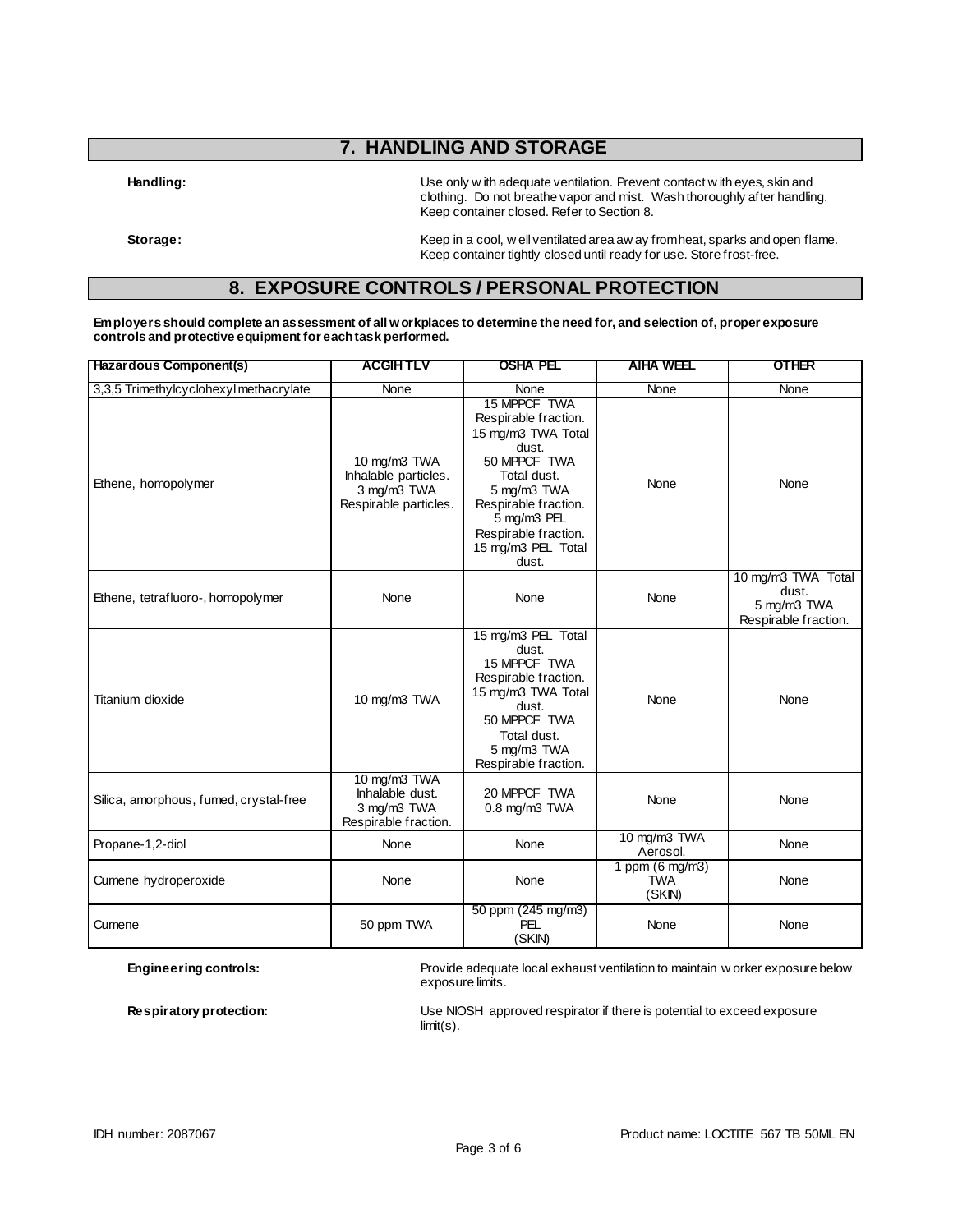**Eye/face protection:** Safety goggles or safety glasses with side shields. Full face protection should be used if the potential for splashing or spraying of product exists. Safety show ers and eye wash stations should be available.

**Skin protection:** Use chemical resistant, impermeable clothing including gloves and either an apron or body suit to prevent skin contact. Neoprene gloves.

# **9. PHYSICAL AND CHEMICAL PROPERTIES**

**Physical state:** Not available. Color: Not available. Color: **Color:** Not available.<br> **Color:** Not available.<br>
Not available. **Odor threshold:**<br>pH: Vapor pressure:<br>Boiling point/range: **Melting point/ range:** Not available.<br> **Specific gravity**<br>  $\begin{array}{ccc}\n1 & 15 \\
1 & -15\n\end{array}$ **Specific gravity:** 1.15<br> **Vapor density:** 1.15<br> **Vapor density:** Not available. **Vapor density:**<br>Flash point: **Flammable/Explosive limits - lower:** Not available.<br> **Flammable/Explosive limits - upper:** Not available. **Flammable/Explosive limits - upper:** Not available.<br> **Autoignition temperature:** Not available. Autoignition temperature:<br>Flam m ability: **Evaporation rate:** Not available.<br> **Solubility in water:** Not available. **Solubility in water: Not available.**<br> **Partition coefficient (n-octanol/water):** Not available. Partition coefficient (n-octanol/water):<br>VOC content: **Viscosity:**<br> **Decomposition temperature:**<br>
Not available. Decomposition temperature:

Not available.<br>Not available. Not available.<br>Not available. **Boiling point/range:** > 149 °C (> 300.2 °F)no method **Flash point:** > 93 °C (> 199.4 °F) Not applicable<br>Not available. **VOC content:** 0.13 % (ASTM D5403)

|                                      | IV. STADILIT AND REACTIVITT                                                                                                     |  |  |
|--------------------------------------|---------------------------------------------------------------------------------------------------------------------------------|--|--|
| Stability:                           | Stable under normal conditions of storage and use.                                                                              |  |  |
| Hazardous reactions:                 | None under normal processing. Polymerization may occur at elevated temperature or in the<br>presence of incompatible materials. |  |  |
| Hazardous decomposition<br>products: | Oxides of carbon and nitrogen, aldehydes, acids and undetermined organics. Toxic fluorine<br>compounds. Ketones.                |  |  |
| Incompatible materials:              | Strong oxidizing agents. Strong reducing agents. Free radical initiators. Inert gases. Oxygen<br>scavengers.                    |  |  |
| Reactivity:                          | Not available.                                                                                                                  |  |  |
| Conditions to avoid:                 | Elevated temperatures. Heat, flames, sparks and other sources of ignition. Store aw ay from<br>incompatible materials.          |  |  |
|                                      | <b>11. TOXICOLOGICAL INFORMATION</b>                                                                                            |  |  |

**10. STABILITY AND REACTIVITY**

**Relevant routes of exposure:** Skin, Inhalation, Eyes, Ingestion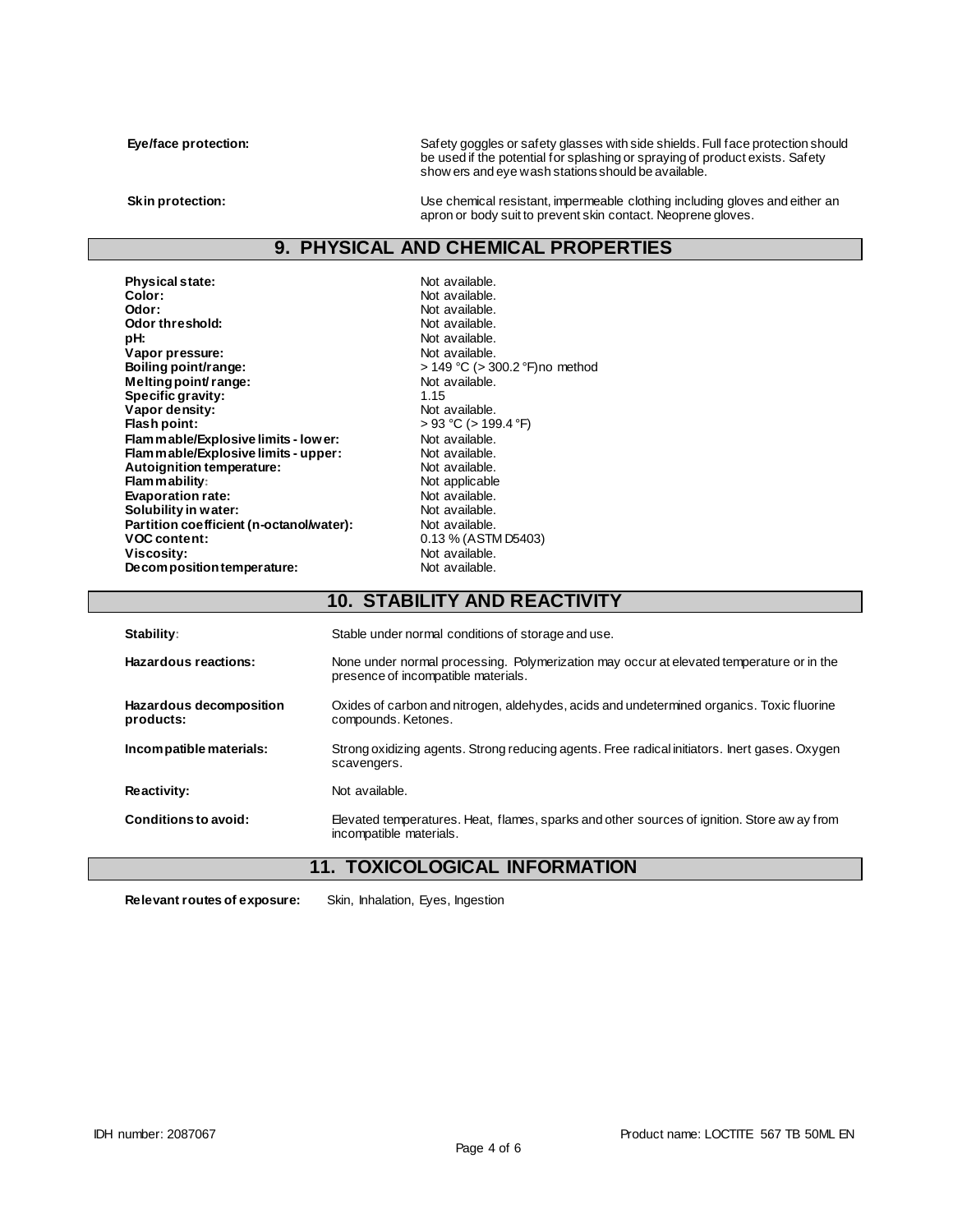#### **Potential Health Effects/Symptoms**

| Inhalation:          | Inhalation of vapors or mists of the product may be irritating to the respiratory system. |
|----------------------|-------------------------------------------------------------------------------------------|
| <b>Skin contact:</b> | Causes skin irritation. May cause allergic skin reaction.                                 |
| Eve contact:         | Causes serious eye irritation.                                                            |
| Ingestion:           | May cause gastrointestinal tract irritation if sw allowed.                                |

| <b>Hazardous Component(s)</b>          | <b>LD50s and LC50s</b>                                                                           | Immediate and Delayed Health Effects                              |  |
|----------------------------------------|--------------------------------------------------------------------------------------------------|-------------------------------------------------------------------|--|
| 3,3,5 Trimethylcyclohexyl methacrylate | None                                                                                             | No Records                                                        |  |
| Ethene, homopolymer                    | None                                                                                             | No Target Organs                                                  |  |
| Ethene, tetrafluoro-, homopolymer      | None                                                                                             | No Target Organs                                                  |  |
| Titanium dioxide                       | None                                                                                             | Irritant, Respiratory, Some evidence of<br>carcinogenicity        |  |
| Silica, amorphous, fumed, crystal-free | None                                                                                             | Nuisance dust                                                     |  |
| Propane-1,2-diol                       | Oral LD50 (Rabbit) = 18 $q/kg$<br>Oral LD50 (Mouse) = $23.9$ g/kg<br>Oral LD50 $(Rat) = 30$ g/kg | <b>Irritant</b>                                                   |  |
| Cumene hydroperoxide                   | None                                                                                             | Allergen, Central nervous system, Corrosive,<br>Irritant, Mutagen |  |
| Cumene                                 | Oral LD50 (Rat) = 2.91 g/kg<br>Oral LD50 (Rat) = $1,400$ mg/kg                                   | Central nervous system, Irritant, Lung                            |  |

| Hazardous Component(s)                 | <b>NTP Carcinogen</b>                               | <b>IARC Carcinogen</b> | <b>OSHA Carcinogen</b><br>(Specifically Regulated) |
|----------------------------------------|-----------------------------------------------------|------------------------|----------------------------------------------------|
| 3,3,5 Trimethylcyclohexyl methacrylate | No                                                  | No                     | <b>No</b>                                          |
| Ethene, homopolymer                    | No.                                                 | <b>No</b>              | No.                                                |
| Ethene, tetrafluoro-, homopolymer      | No.                                                 | <b>No</b>              | No.                                                |
| Titanium dioxide                       | No.                                                 | Group 2B               | No.                                                |
| Silica, amorphous, fumed, crystal-free | No.                                                 | No                     | No.                                                |
| Propane-1,2-diol                       | No                                                  | No.                    | No.                                                |
| Cumene hydroperoxide                   | Νo                                                  | No.                    | No.                                                |
| Cumene                                 | Reasonably Anticipated to be<br>a Human Carcinogen. | Group 2B               | No                                                 |

# **12. ECOLOGICAL INFORMATION**

**Ecological information:** Not available.

### **13. DISPOSAL CONSIDERATIONS**

**Information provided is for unused product only.**

**Hazardous waste number:** Not a RCRA hazardous waste.

**Recommended method of disposal:** Follow all local, state, federal and provincial regulations for disposal.

# **14. TRANSPORT INFORMATION**

**The transport information provided in this section only applies to the material/formulation itself, and is not specific to any package/configuration.**

# **U.S. Department of Transportation Ground (49 CFR)**

**Hazard class or division:** 9<br> **Identification number:** UN 3082 **Identification number: Packing group:** III

**RQ, Environmentally hazardous substance, liquid, n.o.s.** alpha,alpha-Dimethylbenzylhydroperoxide